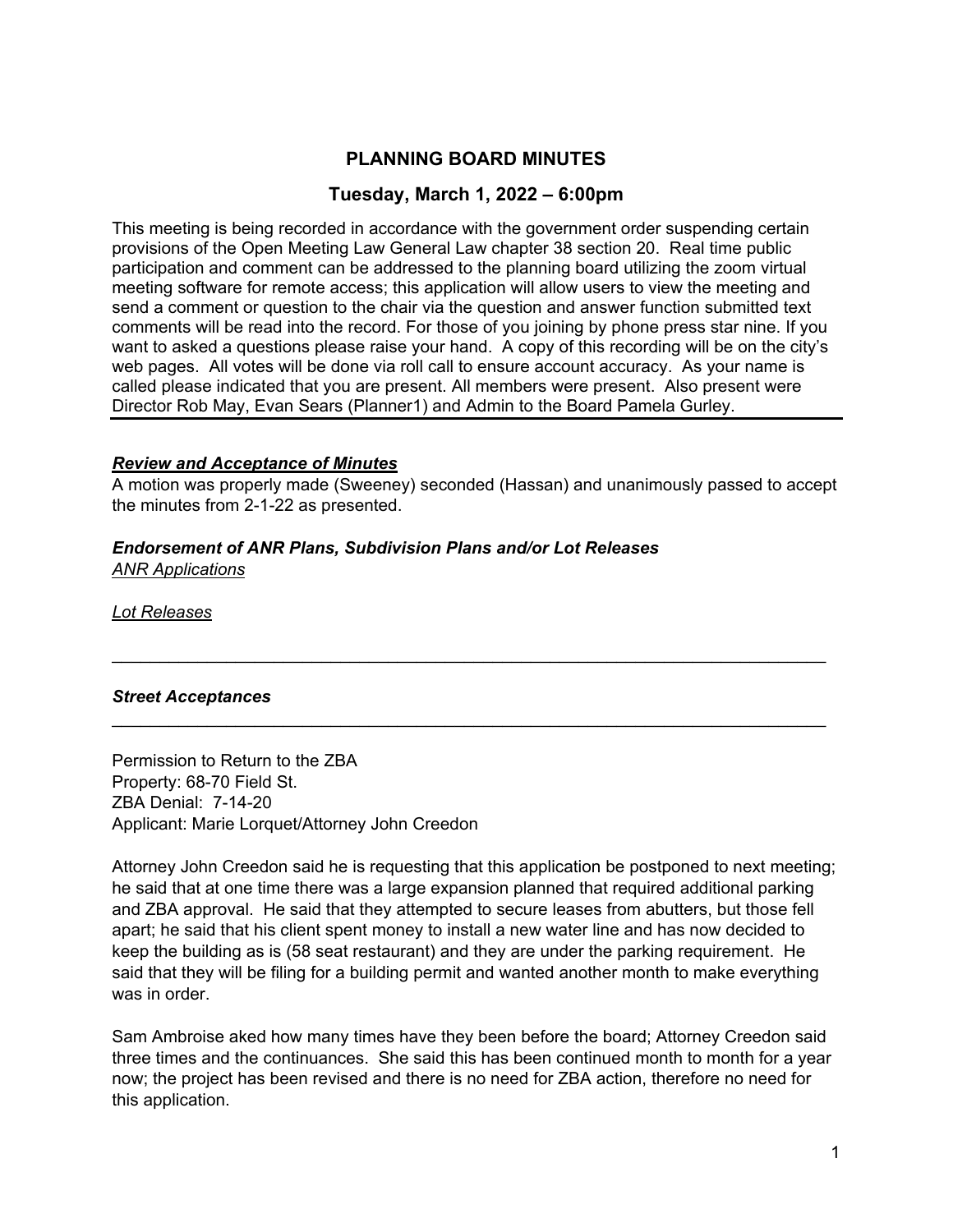No public comment.

A motion was properly made (Hassan) seconded (Sweeney) and passed to grant a continuance to the April 5th meeting with the condition that the permit is to be applied for before that date and there are to be no further continuances.

In favor (4) Opposed (1) Ambroise

Site Plan Approval Property: 15 Rutland Sq. - Residential Conversion Applicant: El Paso Management Representative: JK Holmgren

Attorney John Creedon said that the applicant received ZBA approval for a residential conversion of the existing building. He said they now own both the Rutland Sq. parcel and the Market St. parcel and have a plan combining the parcels into one.

Scott Faria said that the site is an existing warehouse building which they proposed to convert into 56 units of residential housing; there will be a mix of 1, 2 & 3 bedroom units and 57 parking spaces on site; he said that the wing of building on Berkeley St. will be demolished and parking will be in off Rutland and out on Market; he said they will be installing drainage for the parking area and roof runoff and have added some landscaping.

Jim Sweeney asked to see the rendering.

Toni Goncalves asked if the plan was recorded; Scott Faria said it still needs to be recorded and is happy with a condition that there is no plan endorsement until the planning department receives proof of recording of the plan.

Jim Sweeney said he wants to see more lighting on the building…he asked if there was any architectural lighting proposed. Scott Faria said they have all downward facing lighting but can add additional lighting to the plan. Jim Sweeney said that the neighborhood area will benefit from some soft lighting; Rob May asked for them to light wash the elevator. Pourita Das asked about the height of the parapets and was told they are a little over 35'.

Scott Faria said they are adding landscaping…trees and shrubs and landscape islands. Jim Sweeney asked if there would be any signage in the landscape area and was told that signage would be on the elevator shaft.

Pourita Das asked about service parking and was told it was off Rutland and out onto Market and there is one delivery space across from the handicapped space. She said she wants to make sure that the trash trucks do not cause a problem for the traffic flow.

No public comment.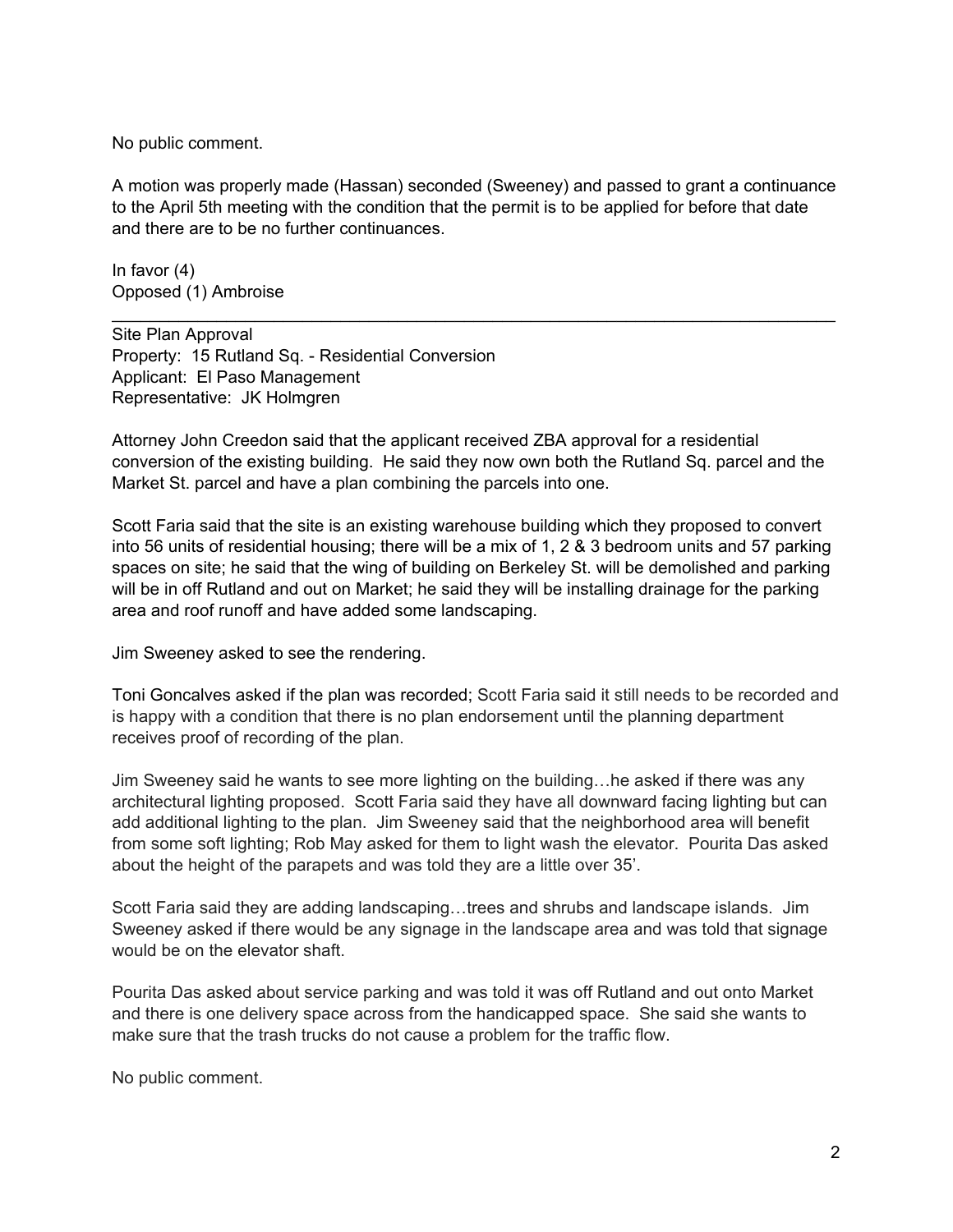The chair stated that all the changes discussed should be added onto the plan for endorsement and any motion should contain that condition.

A motion was properly made (Hassan), seconded (Sweeney) and unanimously passed to grant site plan approval with standard conditions and the following special conditions: plan shall show light wash on the elevator wall; additional lighting as discussed and no plan is to be endorsed until the planning department receives proof of recording of the 81X plan.

 $\_$ 

 $\_$ 

Definitive Subdivision (Three Proposed Lots) **Continued to April 5, 2022**  Property: 135 Elliot Street Applicant: Fenton Associates Representative: JK Holmgren

 Site Plan Approval (Proposed Solar Fields) Property: 648 Summer Street Applicant: Brophy & Phillips Representative: SITEC

Attorney Jim Burke said they received ZBA approval for this green solar project. He said they received neighborhood support and support from Councilor Nicastro.

Steve Gioiosa said the property was a former industrial building site; the structure was previously demolished by the owner; the site will be converted from an industrial site to a green energy site; the wetland boundary was approved by the Conservation Commission and a majority of the work is outside the BZ. He said they filed an NOI with the Commission and received their OOC. The stormwater management was reviewed by BETA. All access will be from Summer St.; they are maintaining the existing drop in topo and creating a visual buffer; the panels face south; he said there will be perimeter chain link fencing with buffer planting/screening; he said that the property drains from east side down into a valley; they will be upgrading the SW system and there will be less runoff leaving the property and improved water quality; the existing drain line on the abutting property is causing some erosion to their property so they added a crushed stone drainage swale that will direct the water to their overflow; construction will be a 3-4 month process and they intend to plant 77 trees and shrubs in high visibility areas of the site.

Jim Sweeney asked if there would be any security cameras and was told the site will be remotely monitored; Attorney Burke said that the developer agreed to put in security cameras. Jim Sweeney asked about the life time of the project and was told 30 years.

Pourita Das asked if there was any night lighting and was told this was not intrusive to the neighborhood and there is no need for night lighting.

The director said that Councilor Nicastro was unable to make the hearing and wanted to make sure the field is not visible from the street and asked that they go over their landscape plan for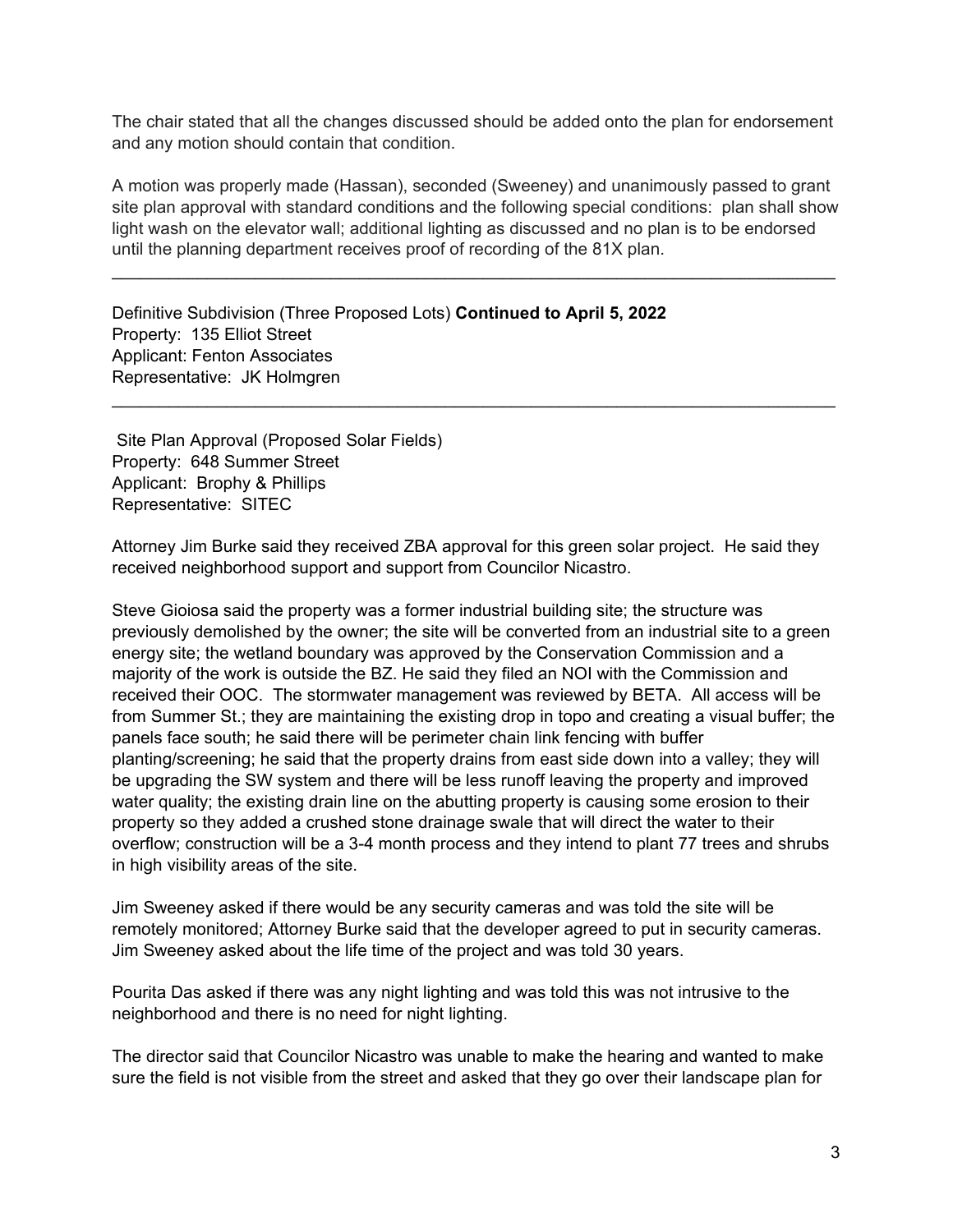the record. Steve Gioiosa and there will be white pine, juniper and rhododendron along the front; he said the grade transition will help with the residential properties (4-5' pines 5-6' rhododendrons); the director asked about the hight of the panel at the low edge and was told it is 2.5-3'off the ground and the top edge is 8-8.5' on the ground level.

Jim Sweeney said that the neighbors wanted to be able to see into the site in case there was an issue.

Pourita Das asked if there were any outstanding issues with SW and was told they added the spot elevations to the plan at city engineers request.

No public comment.

A motion was properly made(Sweeney) seconded (Das) and unanimously passed to grant site plan approved with standard conditions.

\_\_\_\_\_\_\_\_\_\_\_\_\_\_\_\_\_\_\_\_\_\_\_\_\_\_\_\_\_\_\_\_\_\_\_\_\_\_\_\_\_\_\_\_\_\_\_\_\_\_\_\_\_\_\_\_\_\_\_\_\_\_\_\_\_\_\_\_\_\_\_\_\_\_\_\_

 $\_$ 

Preliminary Subdivision (Three Proposed Lots) - **Continued to April 5, 2022**  Property: 432 Crescent St. Lots: 3 Applicant: Signhere Realty Representative: JK Holmgren

Preliminary Subdivision (Two Proposed Lots) Property: 30 Twelfth Ave. Applicant: Richard & Kathleen Lagerstedt Representative: JK Holmgrem

property has 145' frontage and the new lots will be larger that most of the existing lots. Scott Faria said the property is 40,000 SF and R1C zoned, he said they have filed a preliminary plan in order to go before the ZBA and if approved will then file a definitive plan. He said the

Sam Ambroise asked about the existing garage and was told it will remain with house #30…it is a single car garage.

Toni Goncalves asked about the gazebo on the side of the home that is not on the plan. Rob May said that google earth shows a room on the side and that there may not be 16' on that side. Larry Hassan said he went by there today and that it is attached on the south side of the property. There was no explanation from the applicant, however he said he will now need to move the lot line and needed a continuance.

Toni Goncalves said that the plan is also missing information on the wetlands. She asked how much time they would need….if he would be ready for the next meeting as she would like to avoid month to month continuances. Scott Faria said he would have it for the next meeting.

Dep. Ch. Williams said the 14x14 deck will encroach in to the rear setback of the new house.